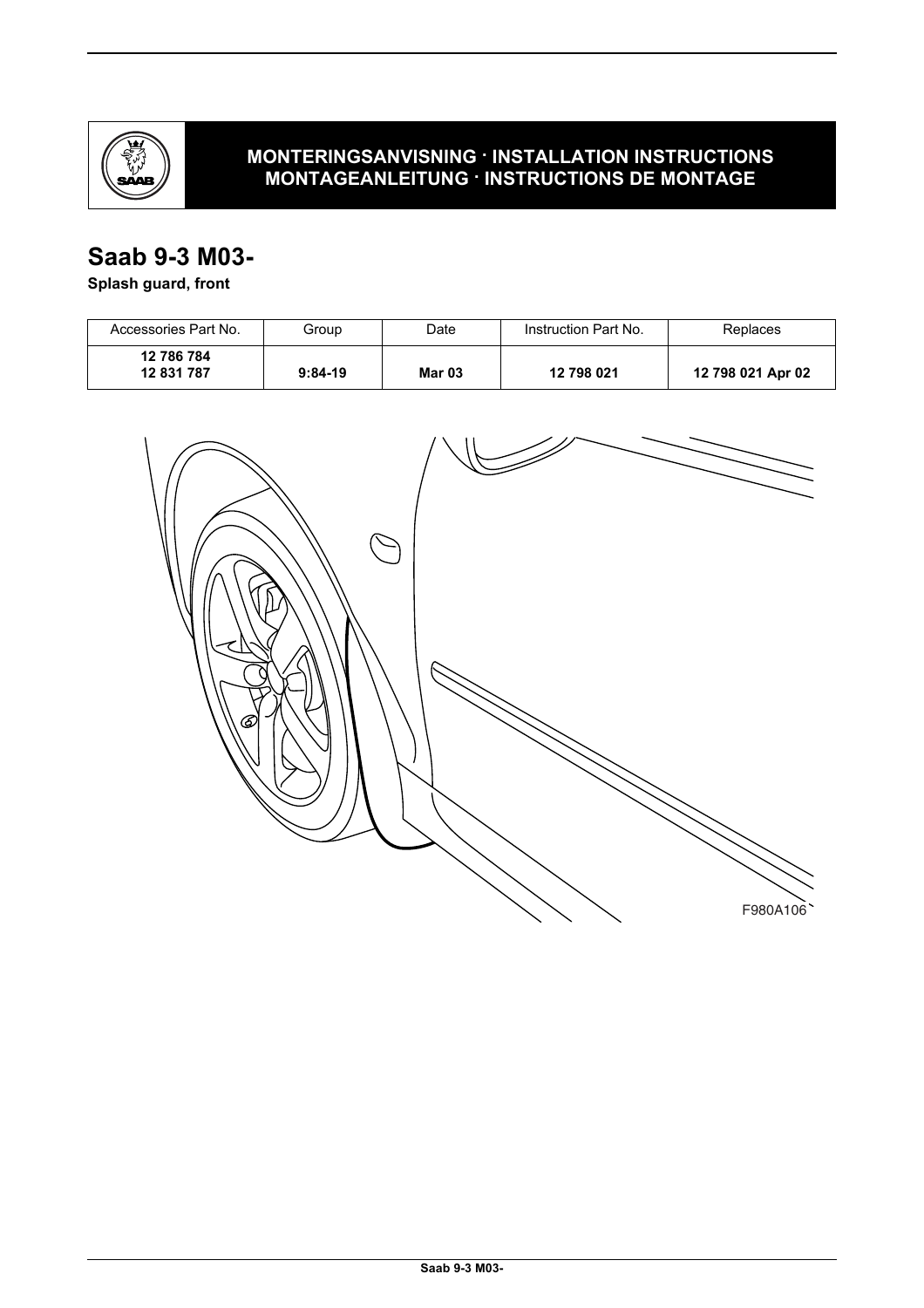

F980A107

- 1 Splash guard L
- 2 Splash guard R
- 3 Bolt (x6)
- 4 Clip nut (x2)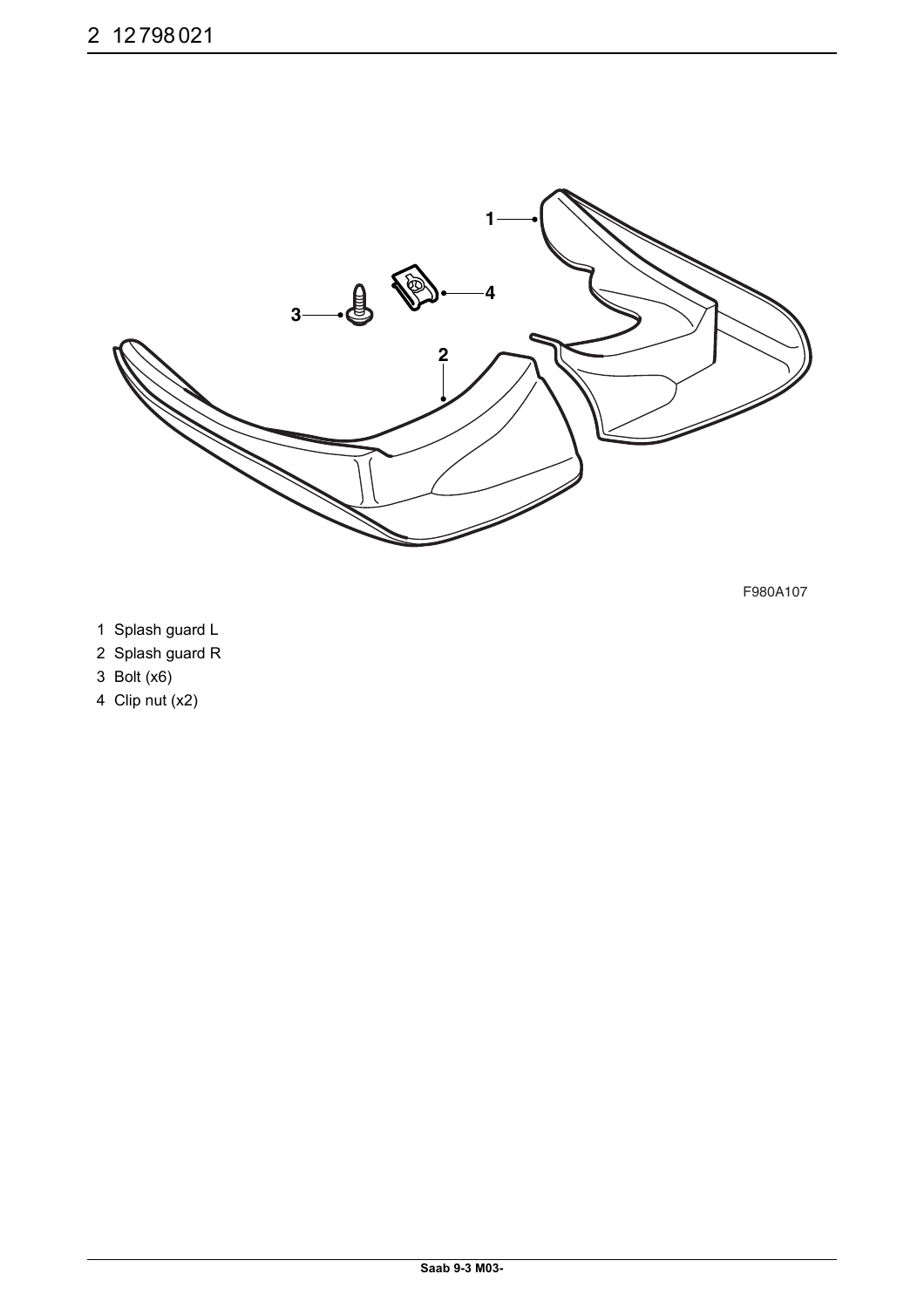

- 1 Raise the car.
- 2 Remove the front left wheel.
- 3 Remove the bolts in the lower part of the left-hand wheel housing's rear edge.
- 4 Align the splash guard. Press firmly in the correct position and mark the upper hole position.
- 5 Remove the splash guard.
- 6 Drill a 6 mm (0.25 in) hole in the location of the marking.
- 7 Fold out the wheel arch liner and fit a clip nut over the drilled hole.
- 8 Fit the wheel arch liner.
- 9 Fit the splash guard.